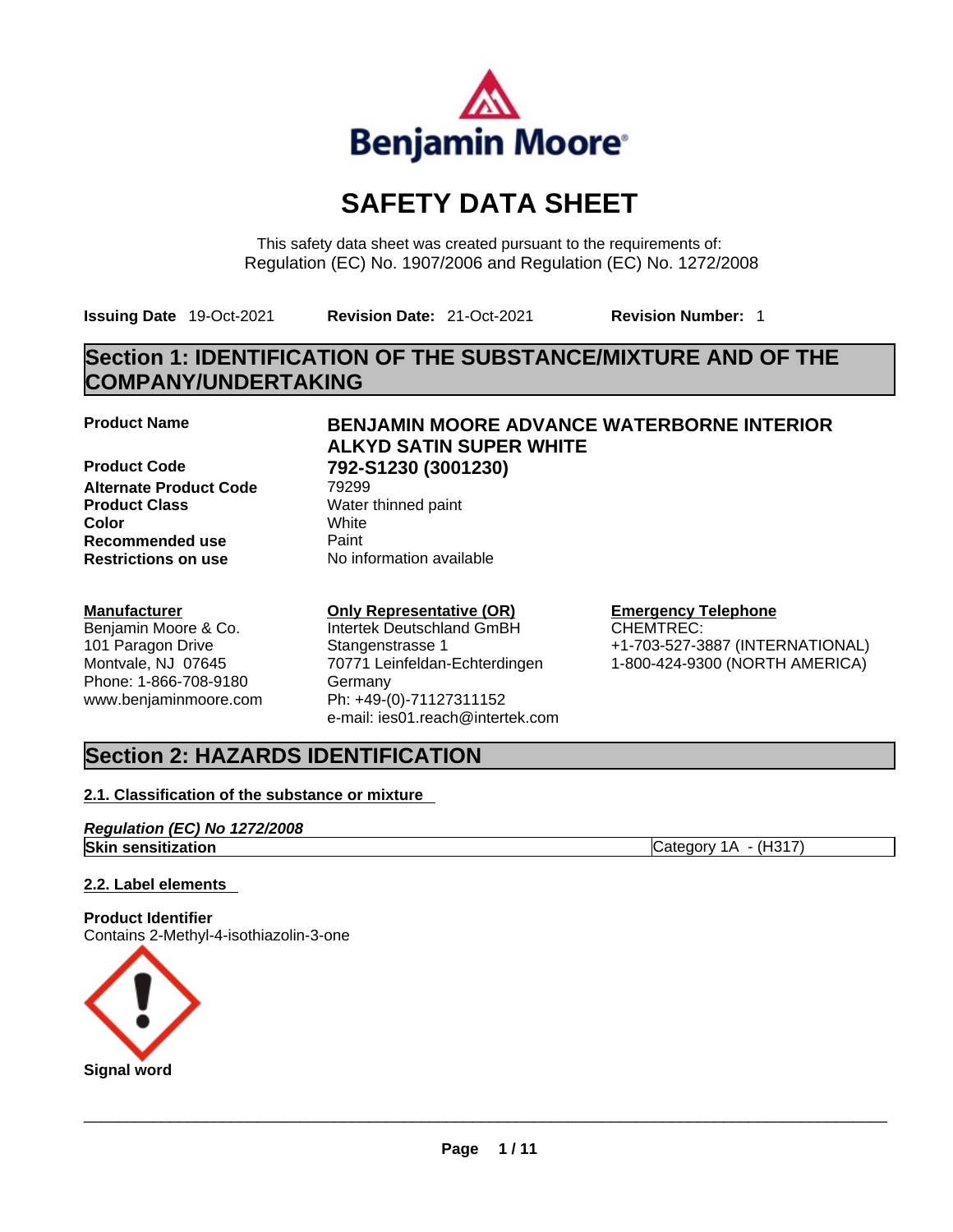#### Warning

#### **Hazard statements**

H317 - May cause an allergic skin reaction

EUH208 - Contains (1,2-Benzisothiazolin-3-one, 5-Chloro-2-methyl-3(2H)-isothiazolone mixture with 2-methyl-3(2H)-isothiazolone (3:1)). May produce an allergic reaction EUH211 - Warning! Hazardous respirable droplets may be formed when sprayed. Do not breathe spray or mist

#### **Precautionary Statements - EU (§28, 1272/2008)**

- P101 If medical advice is needed, have product container or label at hand
- P102 Keep out of reach of children
- P261 Avoid breathing dust/fume/gas/mist/vapors/spray
- P280 Wear protective gloves and eye/face protection
- P321 Specific treatment (see supplemental first aid instructions on this label)
- P501 Dispose of contents/ container to an approved waste disposal plant

#### **2.3. Other hazards**

**General Hazards No information available** 

## **Section 3: COMPOSITION/INFORMATION ON INGREDIENTS**

#### **3.1 Substances**

Not applicable

#### **3.2 Mixtures**

| <b>Chemical name</b>                                   | <b>EINECS/ELINCS No.</b> | <b>CAS No.</b> | Weight-%            | <b>Classification</b><br>according to<br><b>Regulation (EC) No.</b><br>1272/2008 [CLP]                                                                                                                                  | <b>REACH registration</b><br>number |
|--------------------------------------------------------|--------------------------|----------------|---------------------|-------------------------------------------------------------------------------------------------------------------------------------------------------------------------------------------------------------------------|-------------------------------------|
| Titanium dioxide                                       | 236-675-5<br>257-372-4   | 13463-67-7     | $>=20 - 25$         | Not available                                                                                                                                                                                                           | 01-2119489379-17-01<br>68           |
| Silica amorphous                                       | 231-545-4                | 7631-86-9      | $>= 1 - 5$          | Not available                                                                                                                                                                                                           | 01-2119379499-16-02<br>81           |
| 1,2-Benzisothiazolin-3-one                             | 220-120-9                | 2634-33-5      | $>=0.01 - 0.05$     | Acute Tox 4 (H302)<br>Skin Irrit. 2 (H315)<br>Eye Dam. 1 (H318)<br>Skin Sens. 1 (H317)<br>Aquatic Acute 1<br>(H400)<br>Aquatic Chronic 2<br>(H411)                                                                      | Not available                       |
| 2-Methyl-4-isothiazolin-3-one                          | 220-239-6                | 2682-20-4      | $>=0.001 - 0.005$   | Skin Corr. 1B (H314)<br>Eye Dam 1 (H318)<br>Skin Sens. 1 (H317)<br>Acute Tox. 3 (H301)<br>Acute Tox. 3 (H311)<br>Acute Tox. 2 (H330)<br>Acute Tox. 3 (H331)<br>Aquatic Acute 1<br>(H400)<br>Aquatic chronic 1<br>(H410) | Not available                       |
| 5-Chloro-2-methyl-3(2H)-isothi<br>azolone mixture with | 247-500-7<br>220-239-6   | 55965-84-9     | $>=0.0001 - 0.0005$ | Acute Tox. 3 (H301)<br>Acute Tox. 2 (H310)                                                                                                                                                                              | Not available                       |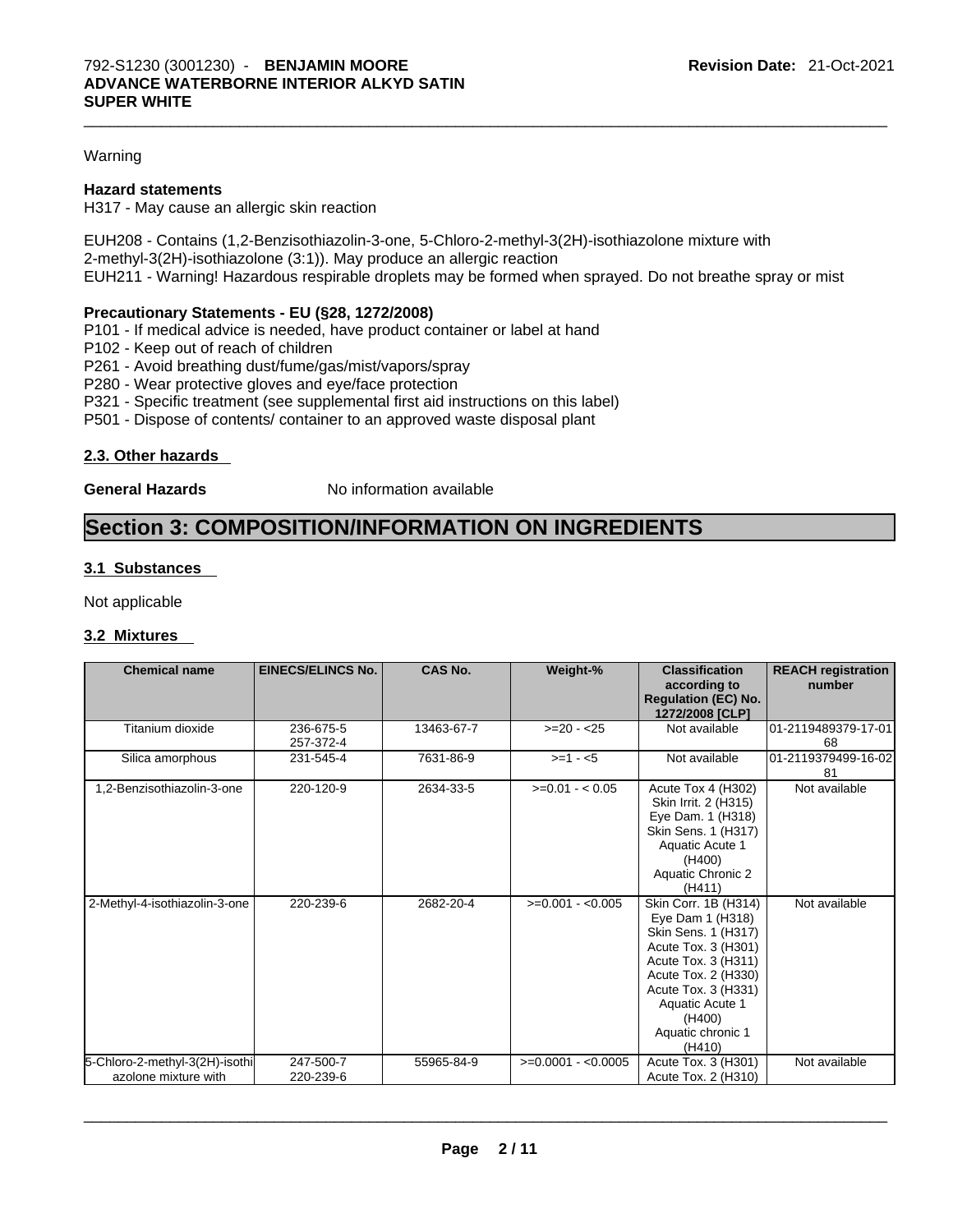| 2-methyl-3(2H)-isothiazolone | Acute Tox. 3 (H330)  |
|------------------------------|----------------------|
| (3:1)                        | Skin Corr. 1C (H314) |
|                              | Eye Dam 1 (H318)     |
|                              | Skin Sens. 1 (H317)  |
|                              | Aquatic Acute 1      |
|                              | (H400)               |
|                              | Aquatic Chronic 1    |
|                              | (H410)               |

*Full text of H- and EUH-phrases: see section 16* 

# **Section 4: FIRST AID MEASURES**

# **4.1. Description of first aid measures Description of first aid measures General Advice No hazards which require special first aid measures.** No hazards which require special first aid measures. **Eye Contact <b>Ringell Rinse thoroughly with plenty of water for at least 15** minutes and consult a physician. **Skin Contact Nationally Skin Contact Contact Wash off immediately with soap and plenty of water while** removing all contaminated clothes and shoes. If skin irritation persists, call a physician. Wash clothing before reuse. Destroy contaminated articles such as shoes. **Inhalation Inhalation Move to fresh air.** If symptoms persist, call a physician. **Ingestion Ingestion Clean mouth with water and afterwards drink plenty of** water. Consult a physician if necessary. **4.2. Most important symptoms and effects, both acute and delayed Most Important Symptoms/Effects** May cause allergic skin reaction. **4.3. Indication of any immediate medical attention and special treatment needed**

**Notes To Physician Treat symptomatically.** 

# **Section 5: FIRE FIGHTING MEASURES**

### **5.1. Extinguishing media**

**Suitable Extinguishing Media** Manual Use extinguishing measures that are appropriate to local

circumstances and the surrounding environment.

**Unsuitable Extinguishing Media** No information available. \_\_\_\_\_\_\_\_\_\_\_\_\_\_\_\_\_\_\_\_\_\_\_\_\_\_\_\_\_\_\_\_\_\_\_\_\_\_\_\_\_\_\_\_\_\_\_\_\_\_\_\_\_\_\_\_\_\_\_\_\_\_\_\_\_\_\_\_\_\_\_\_\_\_\_\_\_\_\_\_\_\_\_\_\_\_\_\_\_\_\_\_\_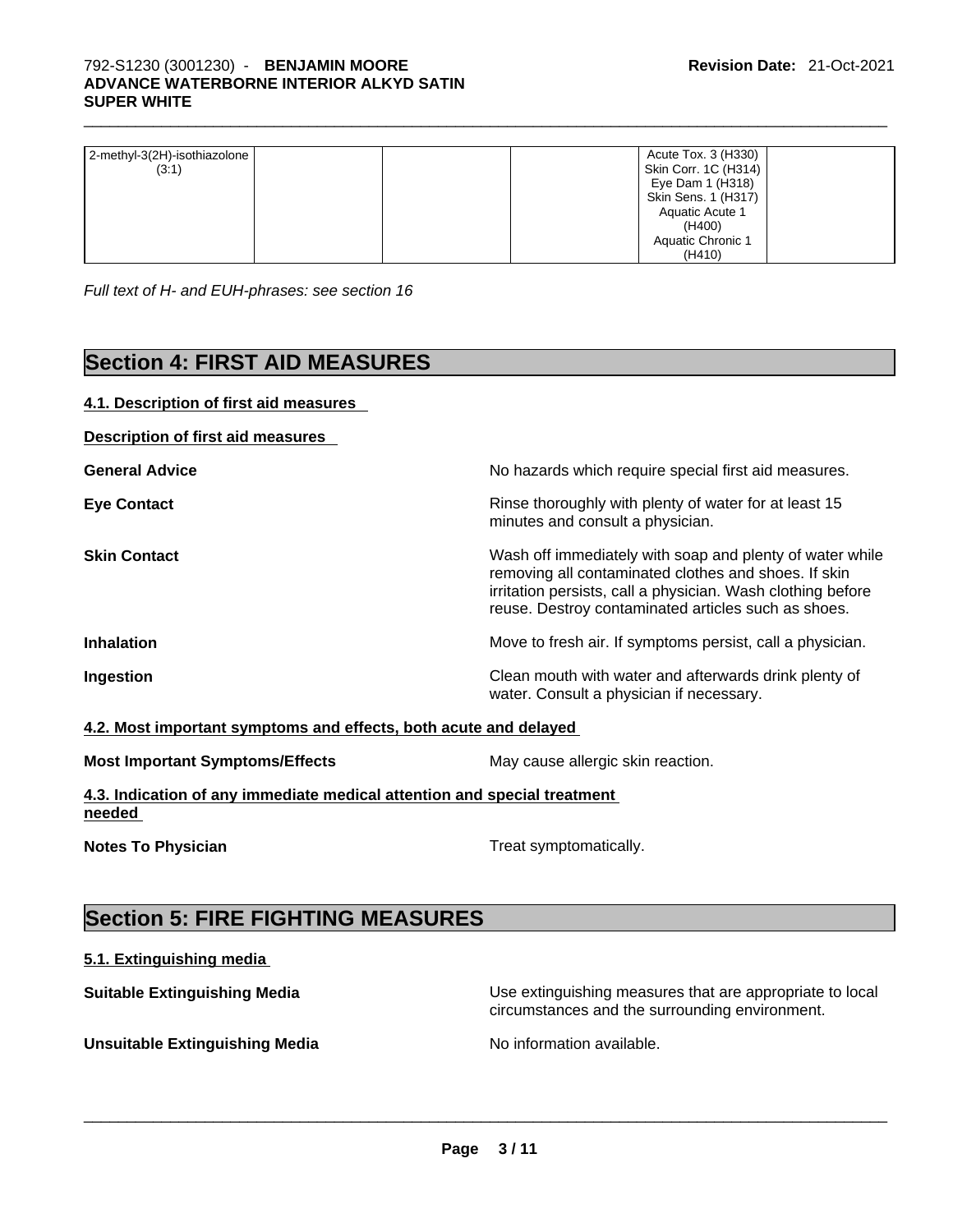| 5.2. Special hazards arising from the substance or mixture                                                   |                                                                                                                                                                                  |
|--------------------------------------------------------------------------------------------------------------|----------------------------------------------------------------------------------------------------------------------------------------------------------------------------------|
| <b>Specific Hazards Arising From The Chemical</b>                                                            | Closed containers may rupture if exposed to fire or<br>extreme heat.                                                                                                             |
| Sensitivity to static discharge                                                                              | No.                                                                                                                                                                              |
| <b>Sensitivity to mechanical impact</b>                                                                      | No                                                                                                                                                                               |
| 5.3. Advice for firefighters                                                                                 |                                                                                                                                                                                  |
| Protective equipment and precautions for firefighters Wear self-contained breathing apparatus and protective | suit.                                                                                                                                                                            |
| <b>Section 6: ACCIDENTAL RELEASE MEASURES</b>                                                                |                                                                                                                                                                                  |
| 6.1. Personal precautions, protective equipment and emergency procedures                                     |                                                                                                                                                                                  |
| <b>Personal Precautions</b>                                                                                  | Avoid contact with skin, eyes and clothing. Ensure<br>adequate ventilation.                                                                                                      |
| <b>Other Information</b>                                                                                     | Observe all relevant local and international regulations.                                                                                                                        |
| 6.2. Environmental precautions                                                                               |                                                                                                                                                                                  |
| <b>Environmental precautions</b>                                                                             | Prevent spreading of vapors through sewers, ventilation<br>systems and confined areas.                                                                                           |
| 6.3. Methods and material for containment and cleaning up                                                    |                                                                                                                                                                                  |
| <b>Methods for Containment</b>                                                                               | Absorb with inert material and place in suitable container<br>for disposal.                                                                                                      |
| <b>Methods for Cleaning Up</b>                                                                               | Clean contaminated surface thoroughly.                                                                                                                                           |
| 6.4. Reference to other sections                                                                             |                                                                                                                                                                                  |
| <b>Other information</b>                                                                                     | See Section 12 for additional information.                                                                                                                                       |
| <b>Section 7: HANDLING AND STORAGE</b>                                                                       |                                                                                                                                                                                  |
| 7.1. Precautions for safe handling                                                                           |                                                                                                                                                                                  |
| <b>Handling</b>                                                                                              | Avoid contact with skin, eyes and clothing. Avoid breathing<br>vapors, spray mists or sanding dust. In case of insufficient<br>ventilation, wear suitable respiratory equipment. |
| <b>Hygiene Measures</b>                                                                                      | Wash thoroughly after handling.                                                                                                                                                  |
| 7.2. Conditions for safe storage, including any incompatibilities                                            |                                                                                                                                                                                  |
| <b>Storage</b>                                                                                               | Keep container tightly closed. Keep out of the reach of<br>children.                                                                                                             |
|                                                                                                              |                                                                                                                                                                                  |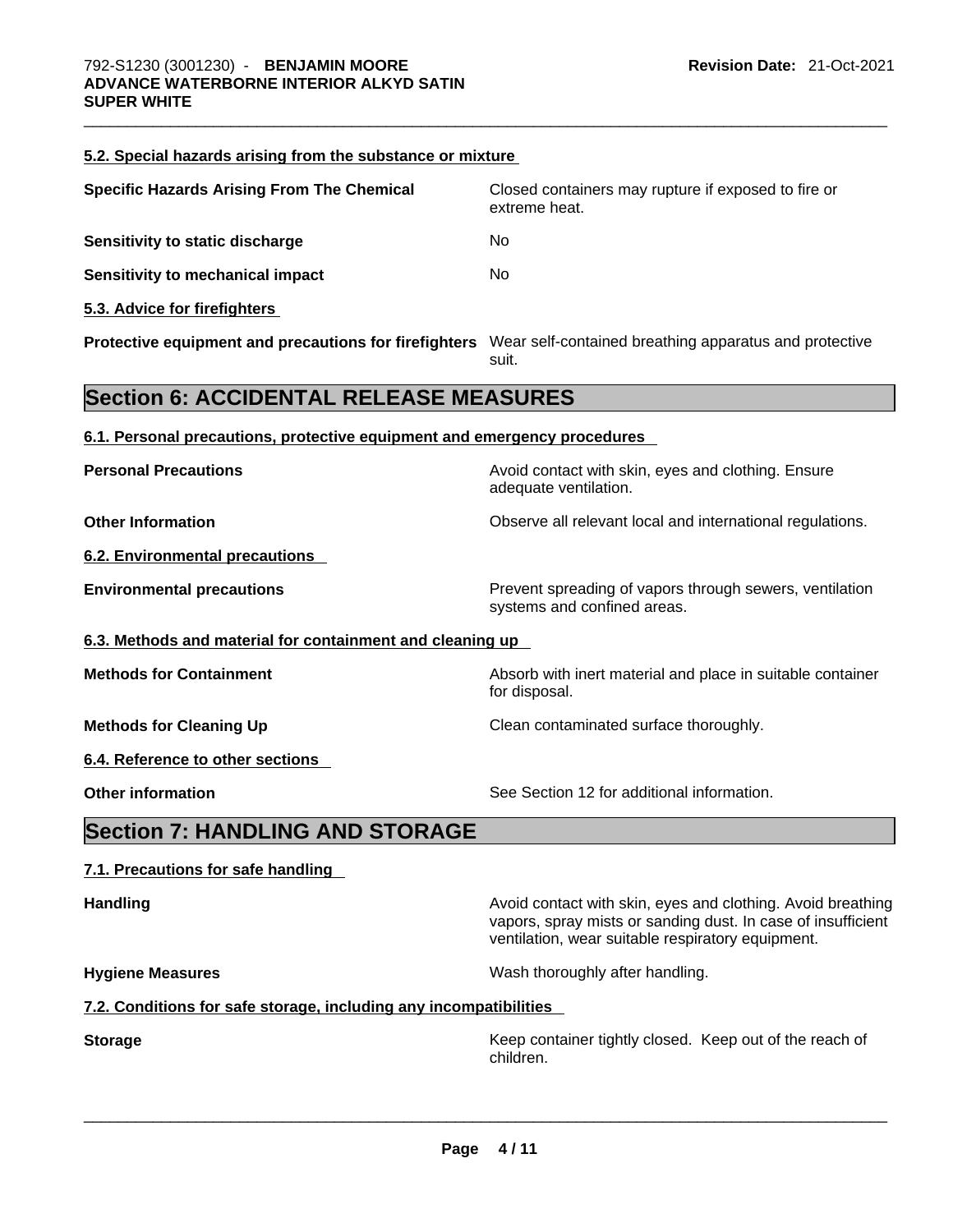#### **7.3. Specific end use(s)**

**Specific Uses <b>Specific Uses Architectural coating. Apply as directed. Refer to product Specific Uses** label / literature for specific instructions.

#### **Risk Management Methods (RMM)** Not Applicable.

# **Section 8: EXPOSURE CONTROLS/PERSONAL PROTECTION**

#### **8.1. Control parameters**

| <b>Chemical name</b>           | <b>European Union</b>        | <b>Belgium</b>                                      | <b>Bulgaria</b>                                                                                            |         | <b>Cyprus</b>            | <b>France</b>            | <b>Ireland</b>                                                                                                                        |
|--------------------------------|------------------------------|-----------------------------------------------------|------------------------------------------------------------------------------------------------------------|---------|--------------------------|--------------------------|---------------------------------------------------------------------------------------------------------------------------------------|
| Titanium dioxide<br>13463-67-7 |                              | TWA: $10 \text{ mg/m}^3$                            | TWA: $10.0 \text{ mg/m}^3$<br>TWA: $1.0 \text{ mg/m}^3$                                                    |         |                          | TWA: $10 \text{ mg/m}^3$ | TWA: $10 \text{ mg/m}^3$<br>TWA: 4 mg/m <sup>3</sup><br>STEL: 30 mg/m <sup>3</sup>                                                    |
|                                |                              |                                                     |                                                                                                            |         |                          |                          | STEL: $12 \text{ mg/m}^3$                                                                                                             |
| Silica amorphous<br>7631-86-9  | TWA: $0.1$ mg/m <sup>3</sup> |                                                     | TWA: $0.07$ mg/m <sup>3</sup>                                                                              |         |                          |                          | TWA: 6 $mq/m3$<br>TWA: $2.4 \text{ mg/m}^3$                                                                                           |
|                                |                              |                                                     |                                                                                                            |         |                          |                          | STEL: $18 \text{ mq/m}^3$<br>STEL: 7.2 mg/m <sup>3</sup>                                                                              |
| <b>Chemical name</b>           | Germany                      | Greece                                              | <b>Hungary</b>                                                                                             |         | <b>Iceland</b>           | <b>Italy</b>             | Latvia                                                                                                                                |
| Titanium dioxide<br>13463-67-7 |                              | TWA: $10 \text{ mg/m}^3$<br>TWA: $5 \text{ mg/m}^3$ |                                                                                                            |         | 6 mg/m <sup>3</sup> TWA  |                          | TWA: $10 \text{ mg/m}^3$                                                                                                              |
| Silica amorphous<br>7631-86-9  | TWA: $4 \text{ mq/m}^3$      |                                                     |                                                                                                            |         |                          |                          | TWA: 1 $mg/m3$                                                                                                                        |
| <b>Chemical name</b>           | Lithuania                    | <b>Netherlands</b>                                  | Poland                                                                                                     | Romania | <b>Spain</b>             | <b>Sweden</b>            | <b>United</b><br>Kingdom                                                                                                              |
| Titanium dioxide<br>13463-67-7 | TWA: $5 \text{ mg/m}^3$      |                                                     | STEL: 30 mg/m <sup>3</sup> TWA: 10 mg/m <sup>3</sup><br>TWA: $10 \text{ mg/m}^3$ STEL: $15 \text{ mg/m}^3$ |         | TWA: $10 \text{ mg/m}^3$ | TLV: $5 \text{ mg/m}^3$  | TWA: $10 \text{ mg/m}^3$<br>TWA: $4 \text{ mg/m}^3$<br>STEL: 30 mg/m <sup>3</sup><br>STEL: 12 mg/m <sup>3</sup>                       |
| Silica amorphous<br>7631-86-9  |                              | TWA: 0.075<br>mg/m <sup>3</sup>                     |                                                                                                            |         |                          |                          | TWA: 6 $mq/m3$<br>TWA: $2.4 \text{ mg/m}^3$<br>TWA: $0.1 \text{ mg/m}^3$<br>STEL: 18 mg/m <sup>3</sup><br>STEL: 7.2 mg/m <sup>3</sup> |

#### **8.2. Exposure controls**

**Occupational exposure controls** 

**Personal Protective Equipment** 

**Engineering Measures Ensure 2018** Ensure adequate ventilation, especially in confined areas.

**Respiratory Protection In case of insufficient ventilation wear suitable respiratory** equipment.

**Eye Protection <b>Exercise Eye** Protection **Safety glasses with side-shields.** 

**Skin Protection Contract Contract Contract Contract Contract Contract Contract Contract Contract Contract Contract Contract Contract Contract Contract Contract Contract Contract Contract Contract Contract Contract Contr** 

Hand protection **Impervious** gloves.

**Hygiene Measures Avoid contact with skin, eyes and clothing. Remove and Avoid contact with skin, eyes and clothing. Remove and** wash contaminated clothing before re-use. Wash thoroughly after handling. \_\_\_\_\_\_\_\_\_\_\_\_\_\_\_\_\_\_\_\_\_\_\_\_\_\_\_\_\_\_\_\_\_\_\_\_\_\_\_\_\_\_\_\_\_\_\_\_\_\_\_\_\_\_\_\_\_\_\_\_\_\_\_\_\_\_\_\_\_\_\_\_\_\_\_\_\_\_\_\_\_\_\_\_\_\_\_\_\_\_\_\_\_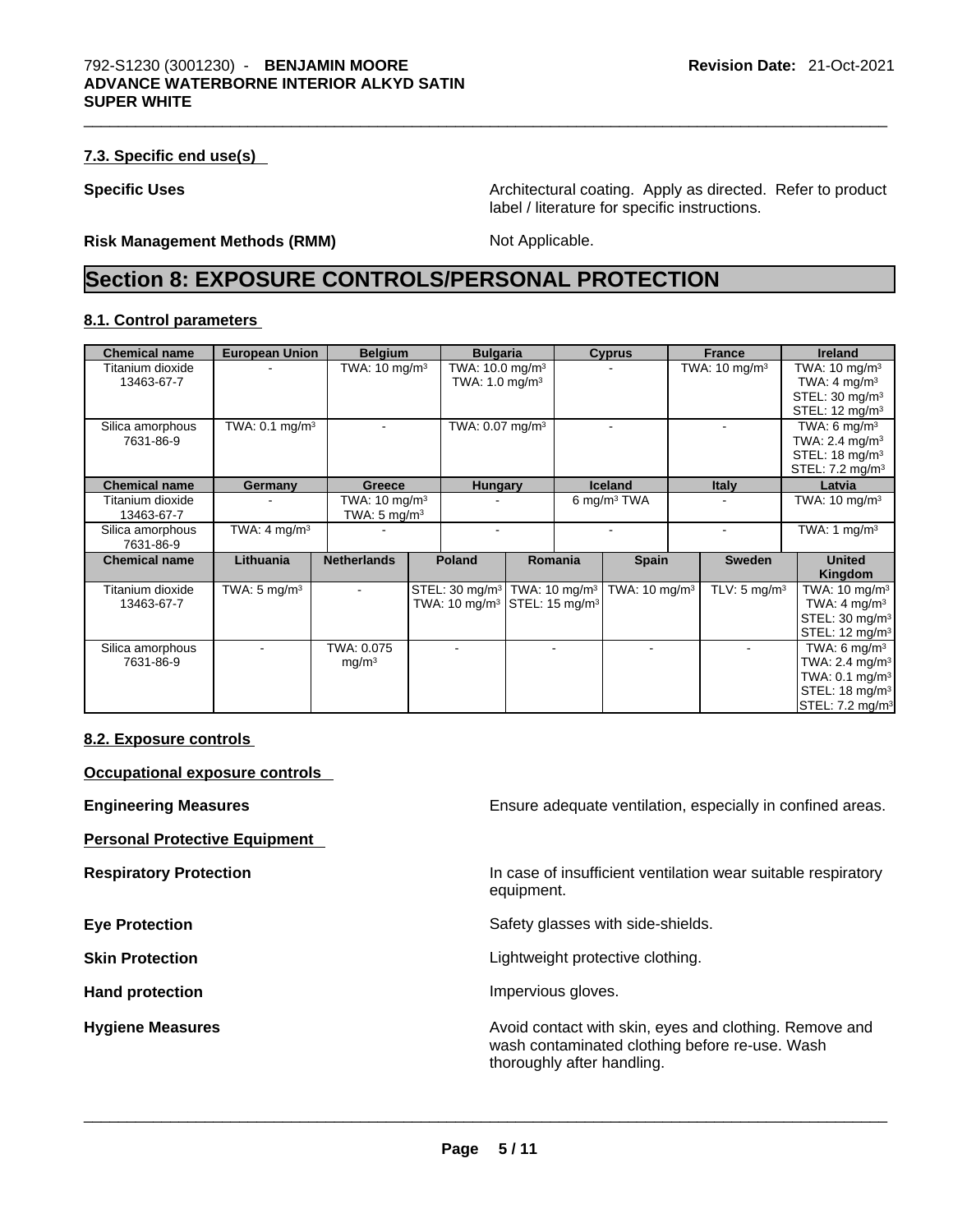## **Section 9: PHYSICAL AND CHEMICAL PROPERTIES**

#### **9.1. Information on basic physical and chemical properties**

**Appearance liquid**<br> **Odor** little c **Odor** little or no odor

**Density (g/L) Relative Density Viscosity (cps) Solubility(ies) Water solubility Evaporation Rate Vapor pressure Vapor density<br>Wt. % Solids Vol. % Solids Wt. % Volatiles Vol. % Volatiles Boiling Point (°C) Freezing Point (°C) Melting Point (°C) Flash Point (°C) Flammability** (solid, gas) **Upper flammability limit: Lower flammability limit: Autoignition Temperature (°C) Decomposition Temperature (°C) Partition coefficient Explosive properties** The South Communist School and None Known<br> **Oxidizing Properties** None Known<br>
None known **Oxidizing Properties** 

**No information available** 

| <b>Property</b>                  | Values                   | <b>Remarks/ Method</b> |
|----------------------------------|--------------------------|------------------------|
| Density (g/L)                    | 1276 - 1288              | None known             |
| <b>Relative Density</b>          | $1.27 - 1.29$            |                        |
| рH                               | No information available |                        |
| Viscosity (cps)                  | No information available | None known             |
| Solubility(ies)                  | No information available | None known             |
| <b>Water solubility</b>          | No information available | None known             |
| <b>Evaporation Rate</b>          | No information available | None known             |
| Vapor pressure                   | No information available | None known             |
| Vapor density                    | No information available | None known             |
| Wt. % Solids                     | 45 - 55                  | None known             |
| Vol. % Solids                    | $30 - 40$                | None known             |
| Wt. % Volatiles                  | 45 - 55                  | None known             |
| Vol. % Volatiles                 | $60 - 70$                | None known             |
| <b>Boiling Point (°C)</b>        | 100                      | None known             |
| Freezing Point (°C)              | 0                        | None known             |
| Melting Point (°C)               | No information available | None known             |
| <b>Pour Point</b>                | No information available | None known             |
| Flash Point (°C)                 | Not applicable           | None known             |
| Flammability (solid, gas)        | No information available | None known             |
| <b>Upper flammability limit:</b> | No information available | None known             |
| Lower flammability limit:        | No information available | None known             |
| Autoignition Temperature (°C)    | No information available | None known             |
| Decomposition Temperature (°C)   | No information available | None known             |
| <b>Partition coefficient</b>     | No information available | None known             |
| Explosive properties             | No information available | None known             |

# **Section 10: STABILITY AND REACTIVITY**

| 10.1. Reactivity<br><b>Reactivity</b>     | Not Applicable.                      |
|-------------------------------------------|--------------------------------------|
| 10.2. Chemical stability                  |                                      |
| <b>Chemical Stability</b>                 | Stable under normal conditions.      |
| 10.3. Possibility of hazardous reactions  |                                      |
| <b>Possibility of hazardous reactions</b> | None under normal conditions of use. |
| 10.4. Conditions to avoid                 |                                      |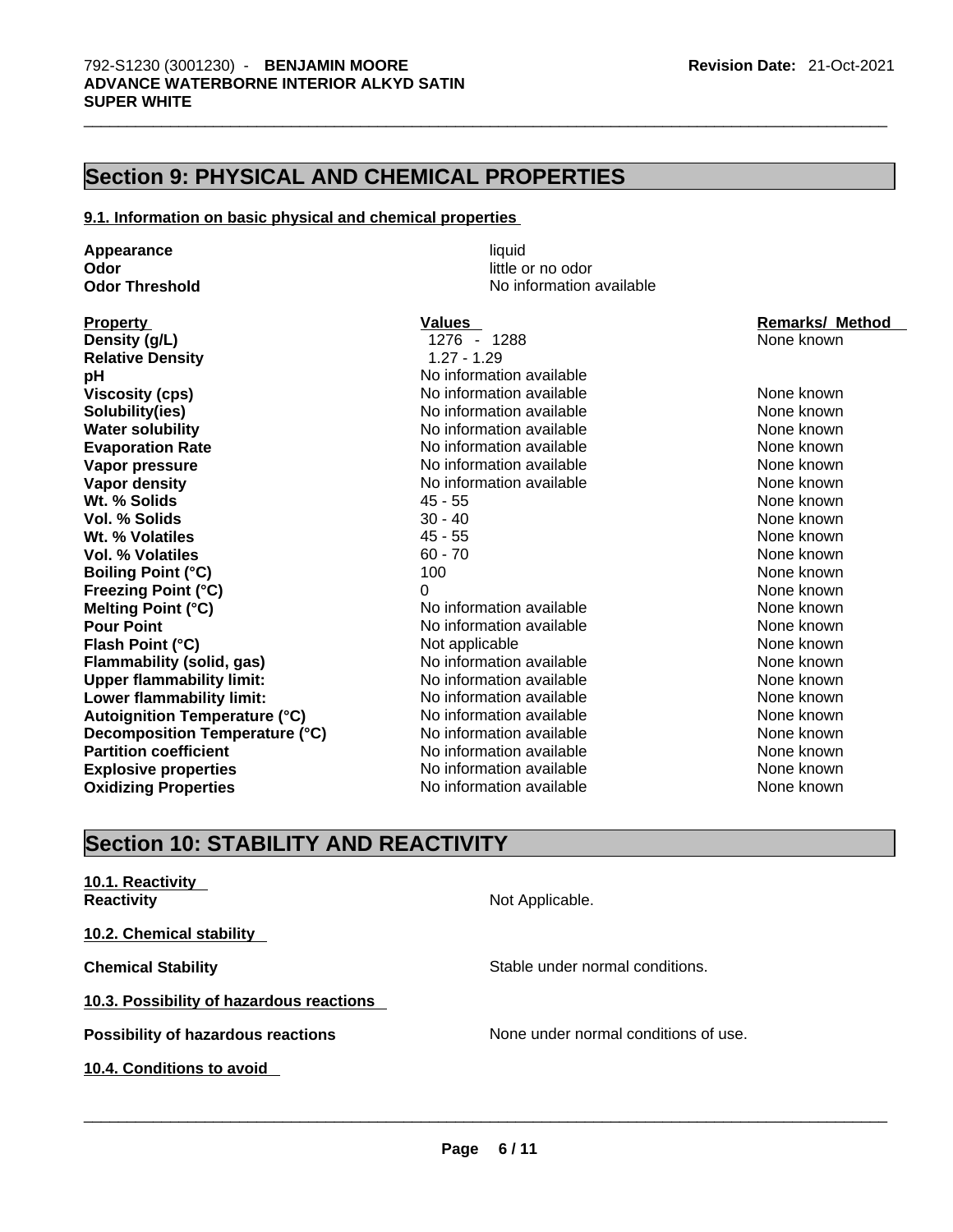| <b>Section 11: TOXICOLOGICAL INFORMATION</b> |                                          |
|----------------------------------------------|------------------------------------------|
| <b>Hazardous Decomposition Products</b>      | None under normal conditions of use.     |
| 10.6. Hazardous decomposition products       |                                          |
| <b>Incompatible Materials</b>                | No materials to be especially mentioned. |
| 10.5. Incompatible materials                 |                                          |
| <b>Conditions to avoid</b>                   | Prevent from freezing.                   |

#### **11.1. Information on toxicological effects**

#### **Product Information**

| <b>Inhalation</b>     | There is no data available for this product.                                                                    |
|-----------------------|-----------------------------------------------------------------------------------------------------------------|
| Eye contact           | There is no data available for this product.                                                                    |
| <b>Skin contact</b>   | Prolonged skin contact may cause skin irritation and/or<br>dermatitis. May cause sensitization by skin contact. |
| Ingestion             | There is no data available for this product.                                                                    |
| <b>Acute Toxicity</b> |                                                                                                                 |

**The following values are calculated based on chapter 3.1 of the GHS document**

### **Component Information**

| <b>Chemical name</b>                                                                                       | Oral LD50                                                                                 | Dermal LD50                                        | <b>Inhalation LC50</b>                             |
|------------------------------------------------------------------------------------------------------------|-------------------------------------------------------------------------------------------|----------------------------------------------------|----------------------------------------------------|
| Titanium dioxide<br>13463-67-7                                                                             | $> 10000$ mg/kg (Rat)                                                                     |                                                    |                                                    |
| Silica amorphous<br>7631-86-9                                                                              | $= 7900$ mg/kg (Rat)                                                                      | $>$ 2000 mg/kg (Rabbit)                            | $> 2.2$ mg/L (Rat) 1 h                             |
| 1,2-Benzisothiazolin-3-one<br>2634-33-5                                                                    | $= 1020$ mg/kg (Rat)                                                                      | $>$ 2000 mg/kg (Rat)                               |                                                    |
| 2-Methyl-4-isothiazolin-3-one<br>2682-20-4                                                                 | 232 - 249 mg/kg (Rat)<br>$= 120$ mg/kg (Rat)                                              | $= 200$ mg/kg (Rabbit)                             |                                                    |
| 5-Chloro-2-methyl-3(2H)-isothiazolo<br>ne mixture with<br>2-methyl-3(2H)-isothiazolone (3:1)<br>55965-84-9 | $= 53$ mg/kg (Rat)<br>$= 481$ mg/kg (Rat)<br>232 - 249 mg/kg (Rat)<br>$= 120$ mg/kg (Rat) | $= 87.12$ mg/kg (Rabbit)<br>$= 200$ mg/kg (Rabbit) | $= 1.23$ mg/L (Rat) 4 h<br>$= 0.11$ mg/L (Rat) 4 h |

**Skin corrosion/irritation** No information available.

**Eye damage/irritation Eye damage/irritation No information available.** 

**Sensitization** May cause an allergic skin reaction. \_\_\_\_\_\_\_\_\_\_\_\_\_\_\_\_\_\_\_\_\_\_\_\_\_\_\_\_\_\_\_\_\_\_\_\_\_\_\_\_\_\_\_\_\_\_\_\_\_\_\_\_\_\_\_\_\_\_\_\_\_\_\_\_\_\_\_\_\_\_\_\_\_\_\_\_\_\_\_\_\_\_\_\_\_\_\_\_\_\_\_\_\_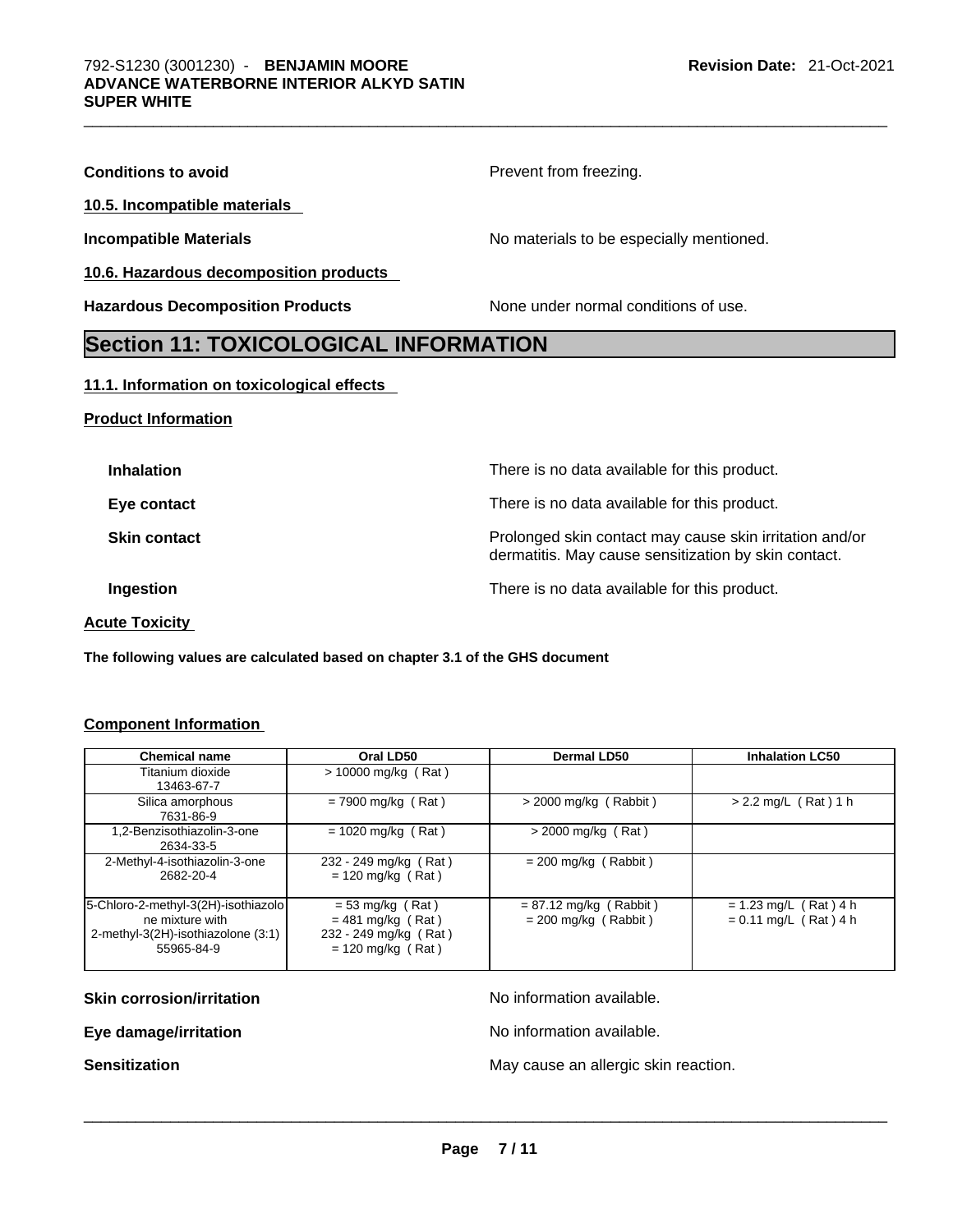**Mutagenic Effects Mutagenic Effects No information available.** 

#### **Carcinogenic effects**

The table below indicates whether each agency has listed any ingredient as a carcinogen.

| <b>Chemical name</b> | <b>European Union</b> | <b>IARC</b>                             |
|----------------------|-----------------------|-----------------------------------------|
| Titanium dioxide     |                       | 2R<br>· Possible Human Carcinogen<br>20 |
| '3463-67-7           |                       |                                         |

• Although IARC has classified titanium dioxide as possibly carcinogenic to humans (2B), their summary concludes: "No significant exposure to titanium dioxide is thought to occur during the use of products in which titanium dioxide is bound to other materials, such as paint."

#### **Legend**

IARC - International Agency for Research on Cancer

| <b>Reproductive Effects</b>     | No information available. |
|---------------------------------|---------------------------|
| <b>Developmental Effects</b>    | No information available. |
| <b>STOT - single exposure</b>   | No information available. |
| <b>STOT - repeated exposure</b> | No information available. |
| <b>Neurological Effects</b>     | No information available. |
| <b>Target organ effects</b>     | No information available. |
| <b>Symptoms</b>                 | No information available. |
| <b>Aspiration Hazard</b>        | No information available. |

# **Section 12: ECOLOGICAL INFORMATION**

#### **12.1. Toxicity**

The environmental impact of this product has not been fully investigated

| <b>Chemical name</b>                  | Algae/aquatic plants             | Fish                    | Crustacea                          |
|---------------------------------------|----------------------------------|-------------------------|------------------------------------|
| Silica amorphous                      | $EC50: = 440$ mg/L (72h,         | LC50: =5000mg/L (96h,   | $EC50: = 7600mg/L (48h,$           |
| 7631-86-9                             | Pseudokirchneriella subcapitata) | Brachydanio rerio)      | Ceriodaphnia dubia)                |
| [5-Chloro-2-methyl-3(2H)-isothiazolo] | EC50: 0.11 - 0.16mg/L (72h,      | $LC50: =1.6$ mg/L (96h, | EC50: $=4.71$ mg/L (48h, Daphnia   |
| ne mixture with                       | Pseudokirchneriella subcapitata) | Oncorhynchus mykiss)    | magna)                             |
| 2-methyl-3(2H)-isothiazolone (3:1)    | EC50: 0.03 - 0.13mg/L (96h,      |                         | EC50: 0.12 - 0.3mg/L (48h, Daphnia |
| 55965-84-9                            | Pseudokirchneriella subcapitata) |                         | magna)                             |
|                                       |                                  |                         | EC50: 0.71 - 0.99mg/L (48h,        |
|                                       |                                  |                         | Daphnia magna)                     |

#### **12.2. Persistence and degradability**

# **Persistence / Degradability** No information available. \_\_\_\_\_\_\_\_\_\_\_\_\_\_\_\_\_\_\_\_\_\_\_\_\_\_\_\_\_\_\_\_\_\_\_\_\_\_\_\_\_\_\_\_\_\_\_\_\_\_\_\_\_\_\_\_\_\_\_\_\_\_\_\_\_\_\_\_\_\_\_\_\_\_\_\_\_\_\_\_\_\_\_\_\_\_\_\_\_\_\_\_\_ **12.3. Bioaccumulative potential**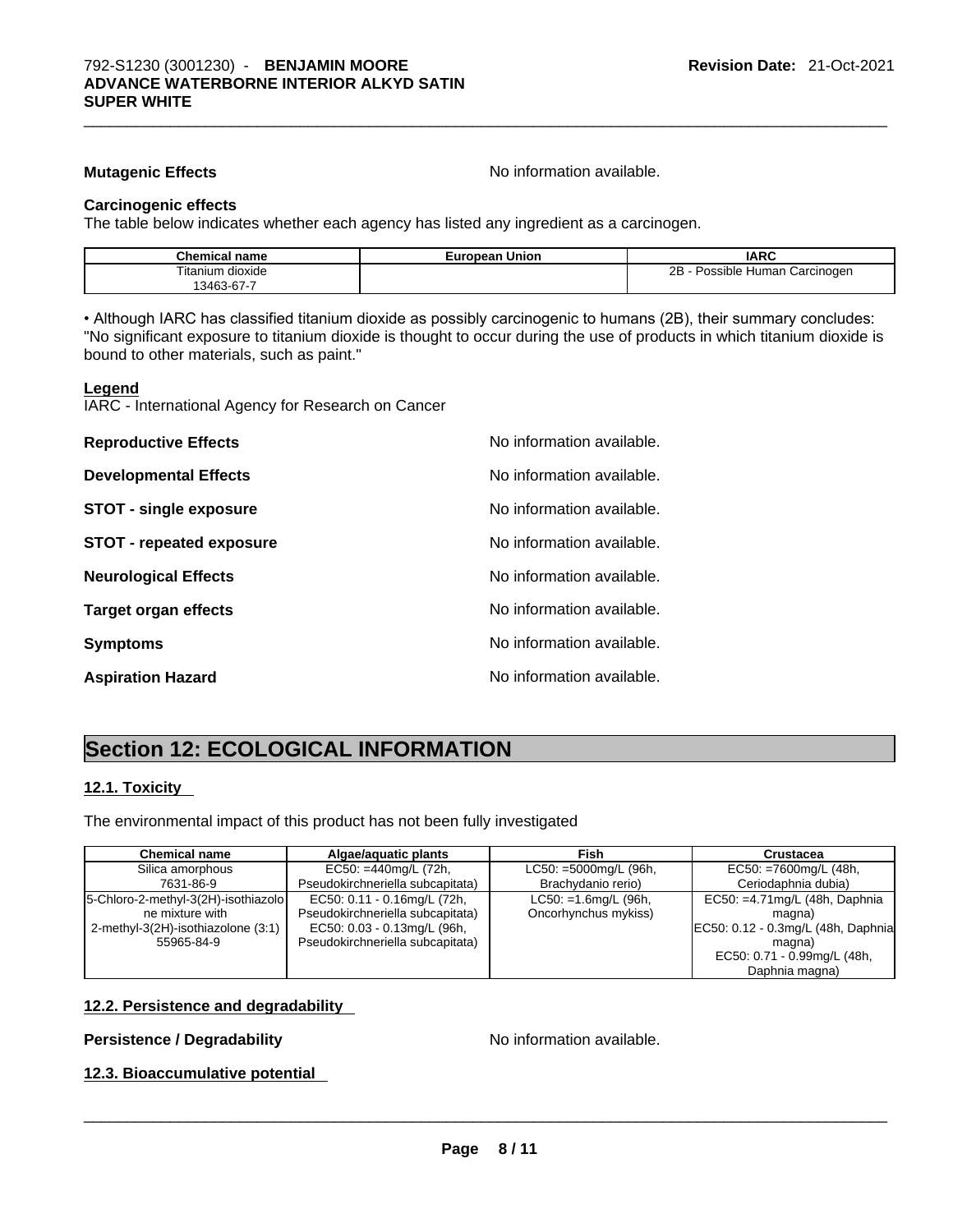**Bioaccumulation Bioaccumulation There is no data for this product.** 

| <b>Chemical name</b>                               | <b>Partition coefficient</b> |
|----------------------------------------------------|------------------------------|
| 1,2-Benzisothiazolin-3-one                         | 1.3                          |
| 2634-33-5                                          |                              |
| 5-Chloro-2-methyl-3(2H)-isothiazolone mixture with | $-0.71 - 0.75$               |
| 2-methyl-3(2H)-isothiazolone (3:1)                 |                              |
| 55965-84-9                                         |                              |

#### **12.4. Mobility in soil**

**Mobility** in soil **Mobility** in soil

**Mobility** in Environmental Media North Monomation available.

**12.5. Results of PBT and vPvB assessment** 

#### **PBT** and **vPvB** assessment **Notify Apple 2012** No information available.

| <b>Chemical name</b>                                                                                   | <b>PBT and vPvB assessment</b>                                   |
|--------------------------------------------------------------------------------------------------------|------------------------------------------------------------------|
| Titanium dioxide<br>13463-67-7                                                                         | The substance is not PBT / vPvB PBT assessment<br>does not apply |
| Silica amorphous<br>7631-86-9                                                                          | The substance is not PBT / vPvB PBT assessment<br>does not apply |
| 1,2-Benzisothiazolin-3-one<br>2634-33-5                                                                | The substance is not PBT / vPvB                                  |
| 2-Methyl-4-isothiazolin-3-one<br>2682-20-4                                                             | The substance is not PBT / vPvB                                  |
| 5-Chloro-2-methyl-3(2H)-isothiazolone mixture with 2-methyl-3(2H)-isothiazolone<br>(3:1)<br>55965-84-9 | The substance is not PBT / vPvB                                  |

#### **12.6. Other adverse effects**

**Other adverse effects No information available** 

# **Section 13: DISPOSAL CONSIDERATIONS**

#### **13.1. Waste treatment methods**

**EWC waste disposal No** No information available

**Waste from Residues/Unused Products** Dispose of in accordance with the European Directives on waste and hazardous waste.

**Contaminated Packaging <b>EMP** Empty containers should be taken for local recycling, recovery or waste disposal.

**Other Information** Maste codes should be assigned by the user based on the user based on the

# application for which the product was used. \_\_\_\_\_\_\_\_\_\_\_\_\_\_\_\_\_\_\_\_\_\_\_\_\_\_\_\_\_\_\_\_\_\_\_\_\_\_\_\_\_\_\_\_\_\_\_\_\_\_\_\_\_\_\_\_\_\_\_\_\_\_\_\_\_\_\_\_\_\_\_\_\_\_\_\_\_\_\_\_\_\_\_\_\_\_\_\_\_\_\_\_\_ **Section 14: TRANSPORT INFORMATION**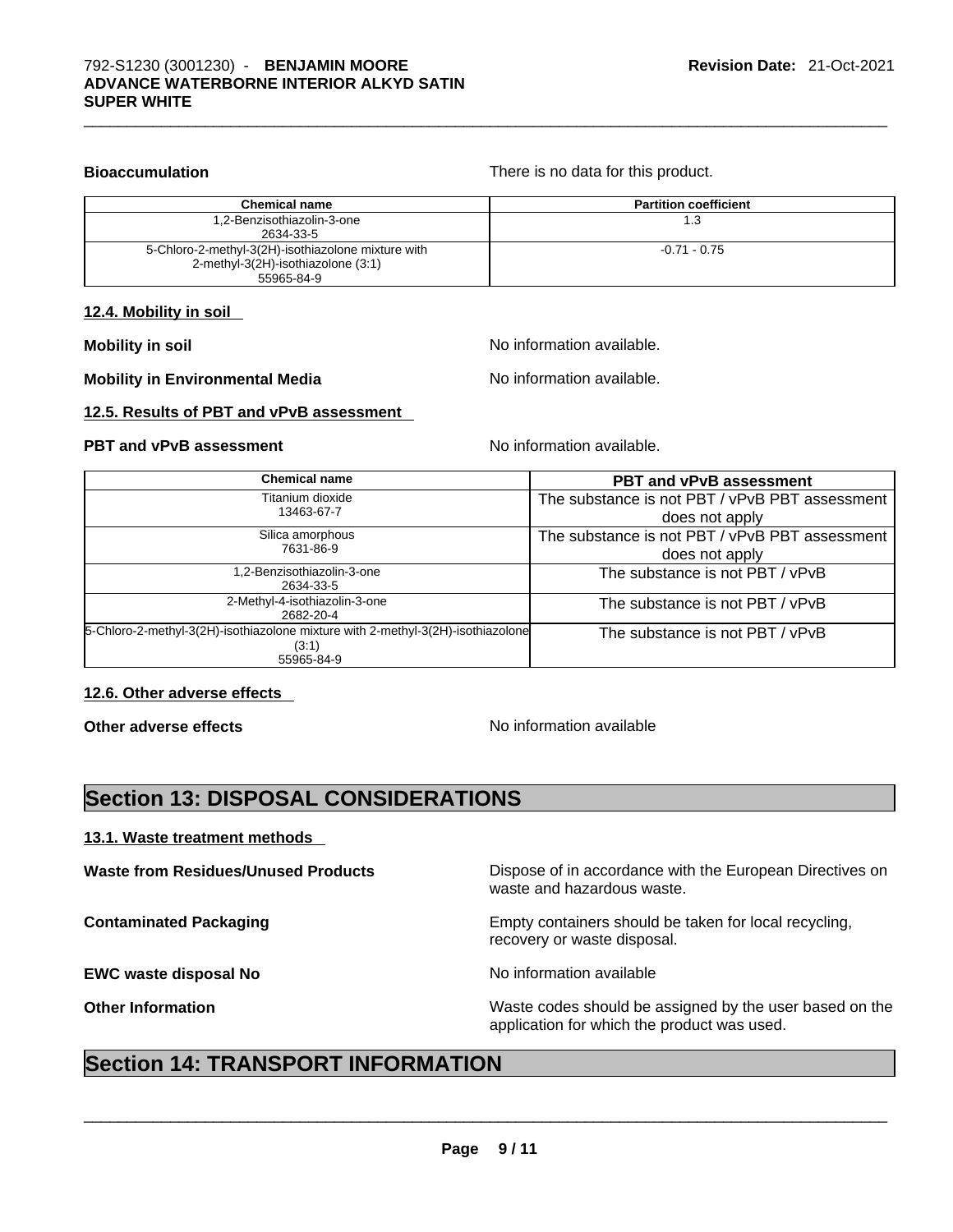| <b>IMDG</b> | Not regulated |
|-------------|---------------|
| RID         | Not regulated |
| <b>ADR</b>  | Not regulated |
| <b>ADN</b>  | Not regulated |
| <b>IATA</b> | Not regulated |

# **Section 15: REGULATORY INFORMATION**

#### **15.1. Safety, health and environmental regulations/legislation specific for the substance or mixture**

#### **Occupational Illnesses (R-463-3, France)**

| Chemical name                           | French RG number |
|-----------------------------------------|------------------|
| Silica amorphous<br>7631-86-9           | <b>RG 25</b>     |
| 1,2-Benzisothiazolin-3-one<br>2634-33-5 | <b>RG 65</b>     |

#### **European Union**

Take note of Directive 98/24/EC on the protection of the health and safety of workers from the risks related to chemical agents at work

#### **International Inventories**

#### **AICS - Australian AIIC Inventory** No - Not all of the components are listed. **DSL: Canada No - Not all of the components are listed.** No - Not all of the components are listed. One or more component is listed on NDSL. **EINECS: European Union Inventory of Existing Substances**  No - Not all of the components are listed.  **ENCS** - Japan Existing and New Chemical Substances No - Not all of the components are listed. **IECSC - China Inventory of Existing Substances** No - Not all of the components are listed. **KECL Korea Existing Chemicals Inventory (Annex 1)** No - Not all of the components are listed. **PICCS Philippines Inventory of Chemicals and Chemical Substances**  No - Not all of the components are listed. **TSCA: United States** Yes - All components are listed or exempt. **Legend**

**AICS** - Australian Inventory of Chemical Substances **DSL/NDSL** - Canadian Domestic Substances List/Non-Domestic Substances List

**IECSC** - China Inventory of Existing Chemical Substances

 **EINECS/ELINCS** - European Inventory of Existing Chemical Substances/European List of Notified Chemical Substances

**ENCS** - Japan Existing and New Chemical Substances

**KECL** - Korean Existing and Evaluated Chemical Substances

**PICCS** - Philippines Inventory of Chemicals and Chemical Substances

**TSCA** - United States Toxic Substances Control Act Section 8(b) Inventory

#### **15.2. Chemical safety assessment**